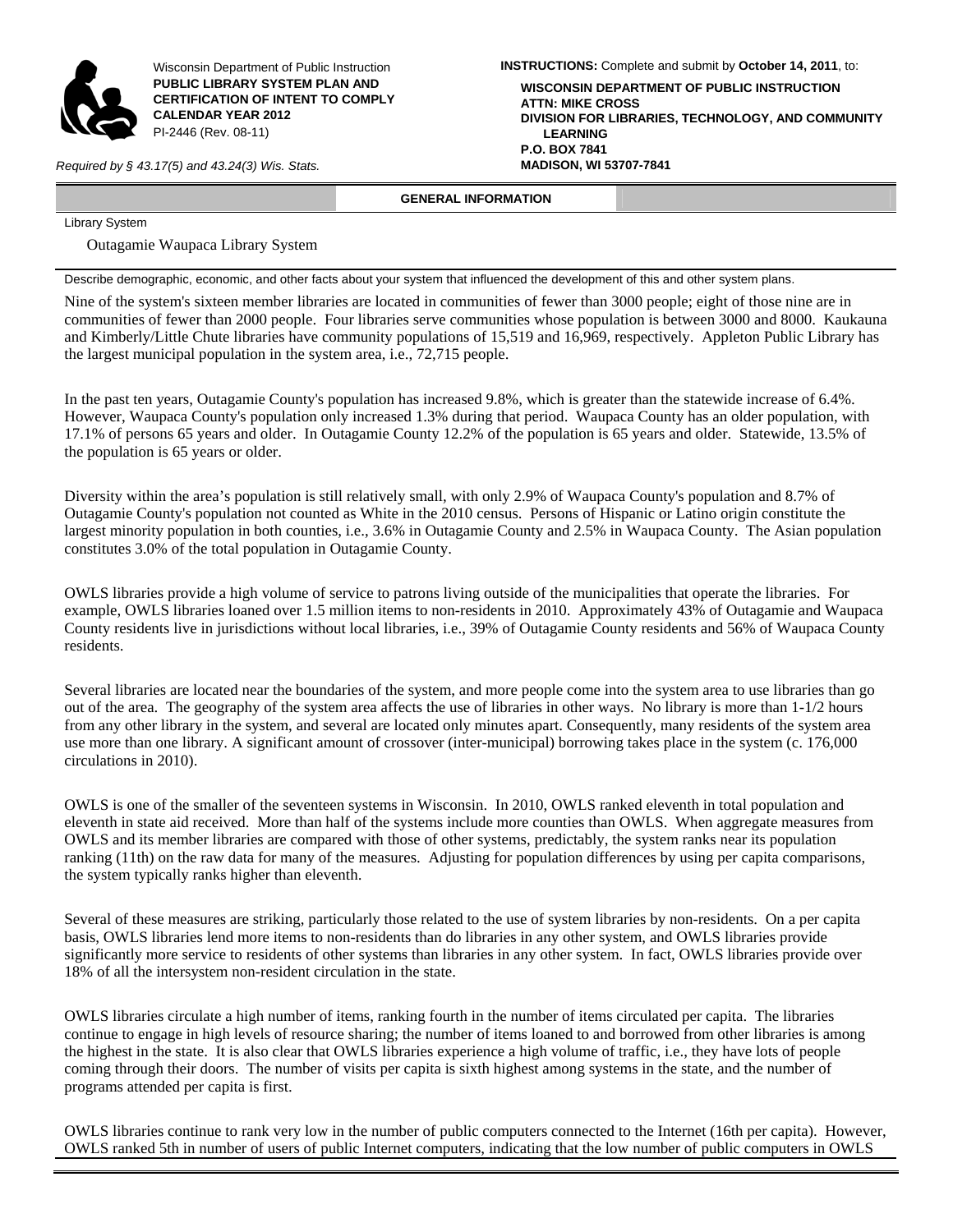libraries are well used.

It is also interesting to note that while OWLS ranks eighth in total income per capita and eighth in total operating expenditures per capita, OWLS ranks third in per capita support by residents of municipalities with libraries. Clearly, residents of the library communities are paying a larger share of the cost of library service and are subsidizing the use of their libraries by non-residents.

# Describe significant needs and problems that influenced the development of this and other system plans.

The development of the 2012 system plan builds upon previous planning activities and previous plans. Many of the system's most significant needs and problems do not change dramatically from year to year. The challenge in planning is to find new and useful perspectives that are productive in addressing ongoing issues. A number of 2012 issues and priorities are described below.

# Technology Services

OWLS Technology and Resource Sharing Plan: 2010-2013 and OWLSnet Plan: 2007-2010 contain extensive detail regarding technology service goals, objectives, and activities. Some of the priorities contained in these plans continue to be priorities in the 2012 System Plan. Technology priorities for 2012 are summarized below:

•Working as a Sierra development partner with Innovative Interfaces to develop and implement Innovative's next generation ILS software.

•Supporting member library use of technology. This priority includes providing training, supporting library PCs, assisting with the development of electronic content, enhancing InfoSoup to make it more helpful for library patrons, and implementing new services or software modules requested by member libraries when feasible (e.g., online patron registration).

•Maintaining and developing the OWLSnet network infrastructure in order to continue providing up-to-date technology-based services. This includes deploying appropriate network servers and telecommunications equipment and securing sufficient bandwidth to meet library needs.

•Monitoring the impact on member libraries and network infrastructure of changing media distribution systems from the sale of physical items to the licensing of streamed media, and working to acquire sufficient digital resources to meet growing patron demand.

•Engaging in an OWLSnet planning process. The current plan was scheduled to be evaluated and a new plan developed in 2011, but negotiating a new OWLSnet agreement with the Nicolet Federated Library System has taken priority. An OWLSnet planning committee, comprised of members of the OWLSnet Administrative Advisory Committee (AAC), will be appointed after a new agreement with NFLS is reached.

Resource Sharing and Delivery

For many years the volume of resource sharing among OWLSnet libraries grew at a rate of over 20% annually. Because this growth was unsustainable, in mid-2009 OWLSnet libraries agreed to reduce the maximum number of holds that may be placed by patrons to 15, and this reduction slowed the growth of resource sharing in 2009 and 2010. However, it is estimated that over 990,000 items will be shared by OWLSnet libraries in 2011, which represents a 16% increase over 2010.

Collection expenditures have been declining in recent years due to the difficult economic and budget environment. It's likely that the reduction in collection expenditures has contributed to the resurgent growth of resource sharing in 2011. A priority for 2012 will be to continue to monitor the equity of resource sharing among member libraries.

In 2007, OWLS started contracting with Nicolet Federated Library System (NFLS) to serve as the interlibrary loan clearinghouse for OWLS libraries. A priority in 2011 was to evaluate this arrangement and consider changes that would improve interlibrary loan service to OWLS libraries. This evaluation has not yet occurred and will be conducted in 2012.

# Funding Inequities

Addressing county and intersystem funding inequities is a high priority for OWLS for two reasons. First, OWLS libraries provide a high volume of service to non-residents. In thirteen member libraries, over 50% of circulation is to non-residents. Non-resident circulation at member libraries ranges from 38% to 70% of total circulation. Second, OWLS libraries circulate more items to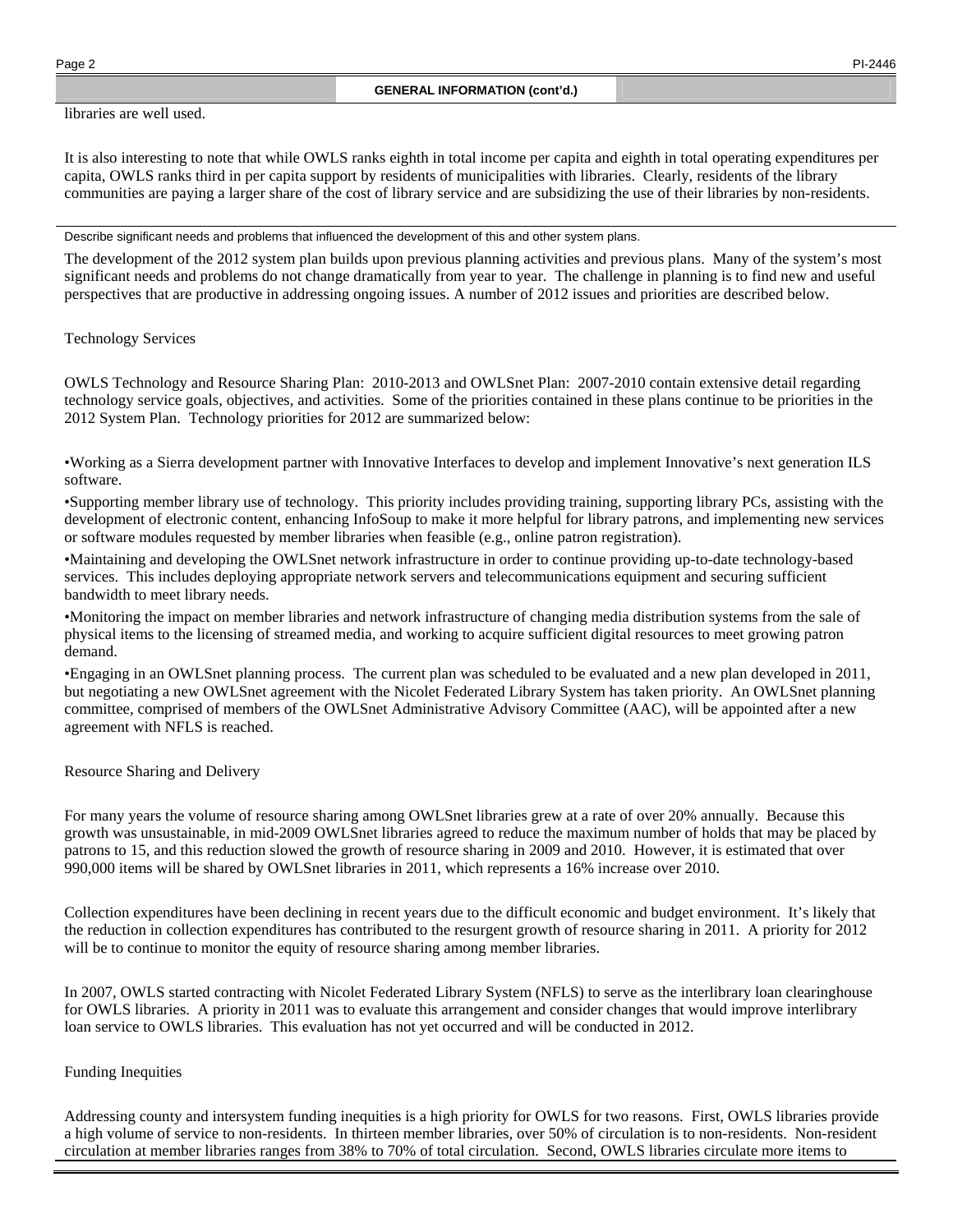PI-2446 Page 3

# **GENERAL INFORMATION (cont'd.)**

people living outside of the system area than do the libraries in any other system. It is difficult to address equity issues with jurisdictions outside of the system, especially with counties operating consolidated public libraries because they are not required to compensate libraries in adjacent counties (regardless of the levels of service their residents receive).

In 2009, new county library service plans were developed that call for Outagamie and Waupaca Counties to achieve 100% funding of their respective funding formulas by the end of the period covered by the plans, i.e., 2014. 2011 funding levels in Outagamie and Waupaca Counties are at 88% and 91%, respectively. It is hoped that the counties will increase their funding levels to 92% and 94% in 2012. Because county library reimbursements are exempt from county levy limits, it is possible that both counties will be able to achieve their goals of providing 100% funding in 2014.

Some progress has been made toward addressing intersystem equity concerns. In late 2004, OWLS renegotiated its intersystem onsite borrowing agreement with NFLS. Beginning in 2005, NFLS started paying OWLS for the imbalance in service that occurs between the two systems, primarily as a result of the Marion and Clintonville libraries providing high levels of service to Shawano County residents. Calumet County continues to do a commendable job of compensating OWLS libraries for providing service to residents of the County under the intersystem agreement between OWLS and the Manitowoc Calumet Library System, and Waushara County began reimbursing Waupaca County libraries in 2011.

OWLS will continue to monitor this situation and work with member libraries and adjacent library systems to determine the most effective methods for achieving equity in library services between systems, counties, and libraries.

# Financial Position

While the system's financial position appears to be secure for 2012 and 2013, OWLS could face significant challenges in the future, depending on the outcome of the next state biennial budget process. If funding to public library systems should remain flat or be cut again in the next state budget, OWLS would need to make significant cuts to its programs and services. In 2012, over half of OWLS operating budget will come from fees paid for services by libraries. Because OWLS budget is so dependent on fees, the ability to continue current service levels will be threatened if local budget cuts affect the ability of member libraries to pay their fees.

No major reductions in services are planned for 2012. The emphasis will be on continuing to offer a strong program of services to member libraries as efficiently and effectively as possible. The system will continue to look for ways to streamline service delivery and reduce costs, and it will continue to monitor conditions and be prepared to respond rapidly should changes be necessary.

Describe the planning environment and process under which this and other system plans were developed. (List additional system planning documents with the period covered and attach any planning documents which have not previously been provided to the division.)

Once again, this year's plan reflects input from a variety of sources. The OWLS professional staff met throughout the year to discuss issues important to the future of the system. The professional staff also met individually with staff from Appleton Public Library, Nicolet Federated Library System, and member libraries on many occasions. The OWLS Director met with his counterparts at Appleton Public Library and NFLS.

OWLS conducted one meeting with member library directors in 2011 (August 31) that was designed to learn more about member library activities and issues. Brown Bag Lunch Meetings are held regularly to give OWLS children's librarians an opportunity to share with each other and with system representatives. The Administrative Advisory Committee of OWLSnet has met four times, and two more meetings will be held before the end of the year. Input from the directors, children's librarians, and AAC meetings was considered in the development of the plan.

The 2012 plan has also been shaped by technology planning that occurred previously. In June 2010, OWLS adopted a new technology plan, OWLS Technology and Resource Sharing Plan: 2010-2013, and in July 2007 an OWLSnet Plan: 2007-2010 was adopted.

Perhaps most importantly, the OWLS Board met monthly, holding a number of discussions and taking a variety of actions that contributed to the development of this plan. Finally, the draft Plan was distributed to member library directors and Fox Valley Library Council member libraries for their comments, and their comments were incorporated into the Plan before adoption by the OWLS Board.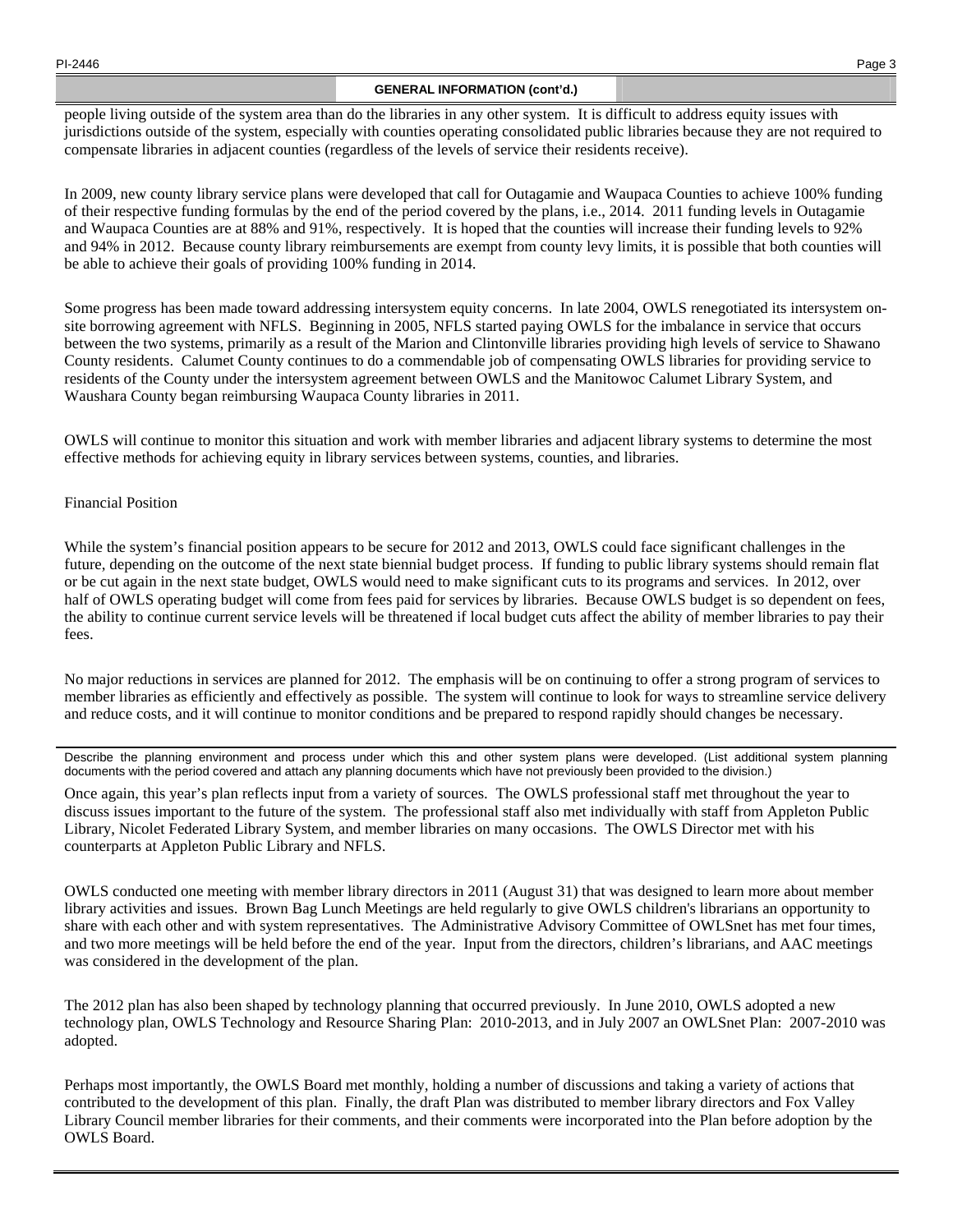#### **ASSURANCES**

The following plan and compliance document provides assurance that your public library system intends to comply with all statutory requirements for public library systems for calendar year **2012**. Indicate, with a check, your system's intent to comply with each system requirement and provide the requested information under each system requirement.

#### **S.43.24(2) For a public library system to qualify for and maintain its eligibility for state aid under this section it shall ensure that all of the following are provided:**

#### **Membership Agreements**

 $\boxtimes$  (a) Written agreements to provide, to any resident of the system area, the same library services, on the same terms, that are provided to the residents of the municipality or county that established the member library, except for the group programming preference authorized under s. 43.15 (4) (c) 4., and to provide for the interlibrary loan of materials among all participating public libraries, as evidenced by agreements with those libraries.

 $\boxtimes$  A copy of the agreement with a list of all members signing it will be provided to the division by January 15.

#### **Resource Library Agreement**

 $\boxtimes$  (b) Backup reference, information and interlibrary loan services from the system resource library, including the development of and access to specialized collections, as evidenced by a written agreement with that library.

 $\boxtimes$  A signed copy of the resource library agreement will be provided to the division by January 15.

#### **Reference Referral, Interlibrary Loan, and Technology**

 $\boxtimes$  S.43.24(2)(d) Referral or routing of reference and interlibrary loan requests from libraries within the system to libraries within and outside the system.

#### **List ongoing activities related to this requirement.**

• OWLS will maintain the database of member library bibliographic records and holdings. The majority of interloan transactions occur between libraries using the OWLSnet shared automation system.

• OWLSnet holdings will continue to be included in Open WorldCat.

• OWLS and NFLS will continue to provide member libraries and their patrons with access to WorldCat and other area library catalogs via InfoSoup.

• OWLS will continue to contract with Nicolet Federated Library System (NFLS) to serve as the interlibrary loan clearinghouse for OWLS libraries.

• OWLS will continue to compensate significant ILL net lenders.

• OWLS and NFLS will continue to provide OWLSnet members with access to electronic resources including Ancestry Library Edition, Tumblebooks, and WorldCat.

• OWLS, NFLS, and Appleton Public Library will evaluate current database subscriptions and will implement any changes resulting from the evaluation.

• OWLS and its member libraries will continue to participate in the Fox Valley Library Council (FVLC) in order to facilitate resource sharing with other types of libraries in the FVLC area.

• OWLS and NFLS will continue to work with Brown County Library to assess methods for other NFLS member libraries to gain more efficient access to the resources of the Brown County Library.

• OWLS and NFLS will monitor and make recommendations for addressing any resource sharing inequities that may emerge between systems or between member libraries.

#### **Indicate new or priority activities relating to this requirement for the plan year.**

• OWLS will work as a development partner with Innovative Interfaces to implement the new Sierra ILS platform.

• OWLS will facilitate a planning process resulting in completion of a new OWLSnet plan in 2012.

• OWLS will evaluate effectiveness of contracting with NFLS to serve as the interlibrary loan clearing house for OWLS libraries and will consider changes that would improve interlibrary loan service to member libraries.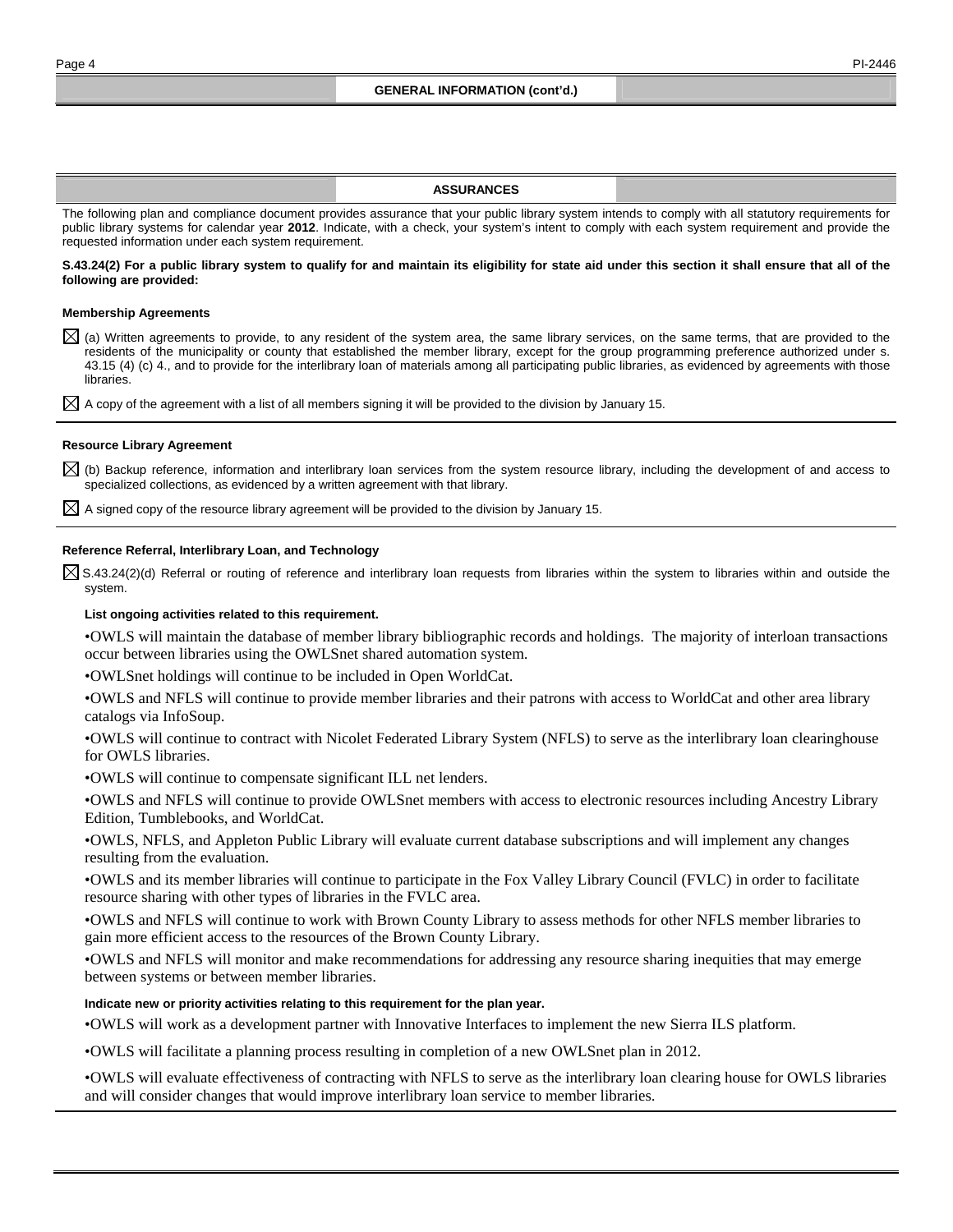# **Inservice Training**

 $\boxtimes$  S.43.24(2)(e) Inservice training for participating public library personnel and trustees.

#### **List ongoing activities related to this requirement.**

• OWLS will offer an appropriate schedule of continuing education workshops and training classes on topics of interest to librarians, staff, and trustees of member and area libraries.

• OWLS will continue to pursue collaborations with other organizations, particularly neighboring library systems, to provide continuing education workshops.

• OWLS will continue to provide training to staff of member libraries in using CONTENTdm software to add digital collections to the InfoSoup Memory Project.

• OWLS will continue to provide group training, individual training, or consultation to staff of member libraries in the effective use of electronic information resources, computers, software, social media, and other technologies.

• OWLS will continue to provide information to its member libraries about additional sources for continuing education and training.

• OWLS will continue to provide a limited number of scholarships for librarians, staff, and trustees to attend workshops and conferences.

• OWLS will continue to cooperate with Winnefox Library System to produce a quarterly educational newsletter for library trustees.

• OWLS will continue to maintain a calendar of CE events and training sessions on the web.

• OWLS will continue to validate and maintain librarian certification records.

• OWLS will continue using Go To Meeting and Go To Webinar to host online meetings and provide online training to member libraries.

### **Indicate new or priority activities relating to this requirement for the plan year.**

• OWLS and Winnefox Library System will evaluate Trustee Tale, the quarterly educational newsletter for library trustees, and implement recommendations from the evaluation.

### **Delivery and Communication**

 $\boxtimes$  S. 43.24 (2)(fm) Electronic delivery of information and physical delivery of library materials to participating libraries.

## **List ongoing activities related to this requirement.**

- OWLS will continue to contract with a vendor to provide five-day-a-week delivery service to all member libraries.
- OWLS will continue to participate in the statewide delivery service operated by the South Central Library System.
- OWLS will continue to monitor delivery volume and plan any necessary adjustments or modifications to the delivery service.
- OWLS will continue to provide email accounts and support to staff of all member libraries.

• OWLS will continue to utilize email, web postings, and Net Support Notify software as its primary methods for rapidly disseminating information to member libraries. In addition, OWLS will regularly post information of interest to its Facebook page.

• OWLS will continue to rely on OWLSweb.info and OWLSnet.info, the system web sites, to provide a rich variety of relevant content and links helpful to library staff and trustees.

• OWLS will continue to provide web design and hosting services to facilitate the electronic delivery of information from member libraries to their constituents.

• OWLS staff will assist member libraries with posting electronic content contained in local databases on their web sites and with contributing digital resources to the InfoSoup Memory Project.

## **Indicate new or priority activities relating to this requirement for the plan year.**

• OWLS will begin redesigning OWLSweb.info and OWLSnet.info using Drupal in order to create sites where user experiences vary depending upon their roles, e.g. member library staff members would login and receive different information depending upon their job responsibilities.

#### **Service Agreements**

 $\boxtimes$  S.43.24(2)(g) Service agreements with all adjacent library systems

 $\boxtimes$  A copy of the agreement with adjacent systems with a list of all systems signing the agreement will be provided to the division by January 15.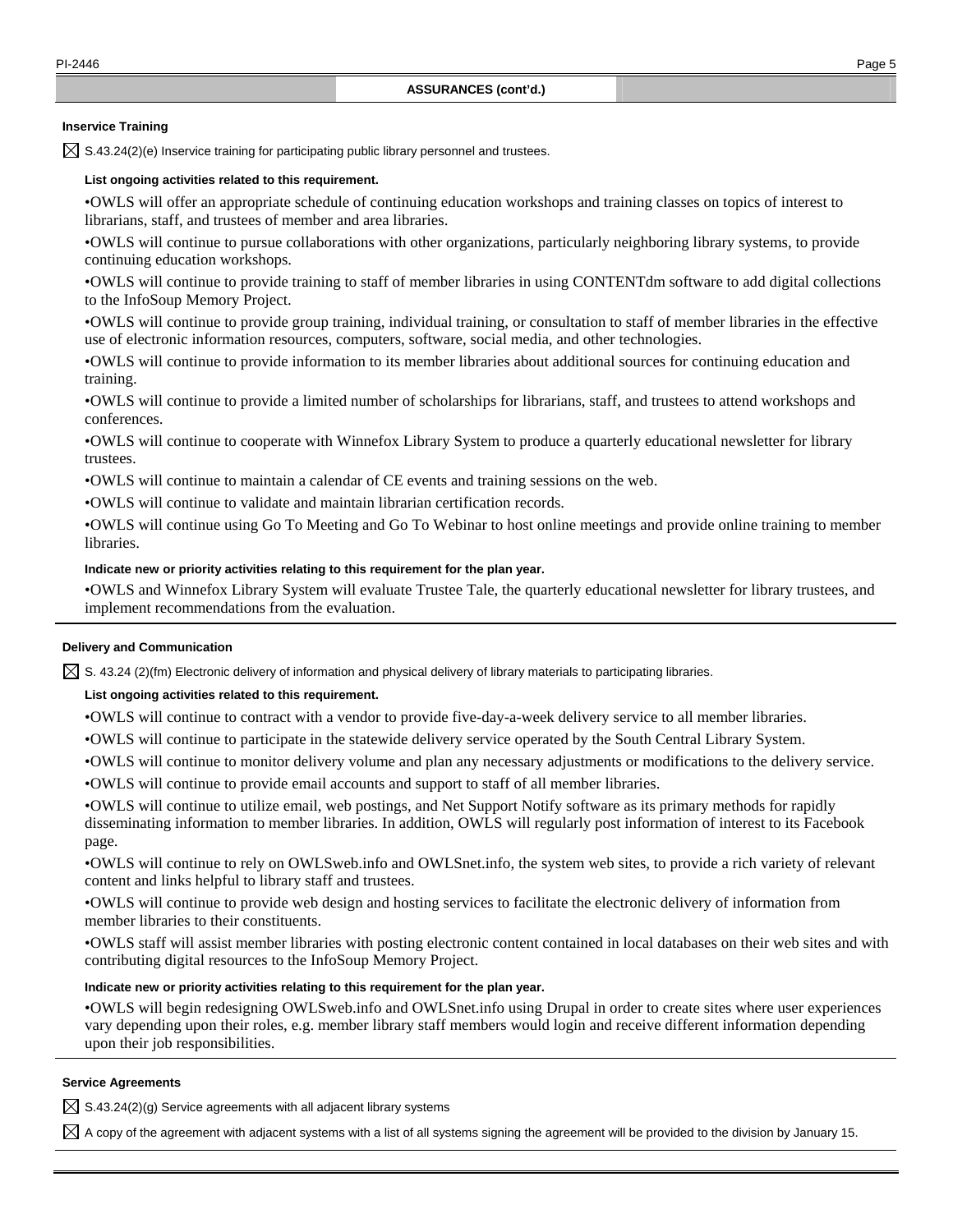### **Other Types of Libraries**

 $\boxtimes$  S.43.24(2)(L) Cooperation and continuous planning with other types of libraries in the system area, which results in agreements with those libraries for the appropriate sharing of library resources to benefit the clientele of all libraries in the system area.

 $\boxtimes$  The system will have agreements with other types of libraries, or if the system participates in a cooperation agreement with a multitype organization to meet the purposes of this goal, there is established a clear link between the system and the individual members of the multitype organization. A copy of the agreement with a list of all signing libraries will be provided to the division by January 15.

 $\boxtimes$  Other types of libraries in the system area have had an opportunity to review and comment on the plan.

#### **Library Technology and Resource Sharing Plan**

 $\boxtimes$  S.43.24(2)(m) Planning with the division and with participating public libraries and other types of libraries in the area in regard to library technology and the sharing of resources. By January 1, 2000, and every fifth January 1 thereafter, the public library system shall submit to the division a written plan for library technology and the sharing of resources.

 $\boxtimes$  Member public libraries and other types of libraries in the system area have had an opportunity to review and comment on the plan.

 $\boxtimes$  A copy of the written plan, including any revisions and amendments, for library technology and resource sharing is attached to this document or is on file with the division.

## **Professional Consultation**

 $\boxtimes$  S. 43.24(2)(h) Professional consultant services to participating public libraries.

#### **List ongoing activities related to this requirement.**

• OWLS will continue to provide consultant services in a variety of areas including administration and finance, automation, technical services, computer selection and use, web site development, staff training and development, planning and evaluation, collection development, special needs, and legal issues.

• OWLS will continue to provide consulting using a variety of methods, e.g., field visits, meetings with individuals at the system office, email and telephone consultation, interactive computer sessions.

• OWLS will continue to facilitate the sharing of professional information by holding regular in-person and online meetings of staff with similar interests, e.g., brown bag lunch meetings for children and young adult staff, CHLIBS Webinars, readers' advisory group meetings, online Directors' Roundtable, directors meetings.

• OWLS will continue facilitating member library planning processes.

• Upon request, OWLS professional team will visit member libraries and provide consulting reports in the areas of general library organization or workflow analysis.

### **Indicate new or priority activities relating to this requirement for the plan year.**

• OWLS will refine and further develop a process for member libraries to determine necessary staff competencies and provide appropriate training.

### **Services to Users With Special Needs**

 $\boxtimes$  S.43.24(2)(k) Promotion and facilitation of library service to users with special needs.

## **List ongoing activities related to this requirement.**

• OWLS will support member libraries in enhancing access to materials and services for persons with special needs through continuing education about best practices in serving special needs populations.

• OWLS will help libraries identify opportunities to improve service to patrons with special needs through staff training and application of technology and will assist with implementation of projects.

• OWLS will continue to apply for and implement appropriate LSTA grants in one of the Special Needs categories.

• OWLS will continue to support the work of the Fox Valley Literacy Coalition, e.g., providing grants, printing, delivery of materials to tutors in other communities, use of mailing facilities.

• OWLS will continue to support the Spanish language interface to InfoSoup.

• OWLSnet will continue to offer support to job seekers by providing an InfoSoup Jobs and Careers page.

## **Indicate new or priority activities relating to this requirement for the plan year.**

• If awarded, OWLS will coordinate the implementation of an LSTA funded project to install desktop hearing loops in member libraries.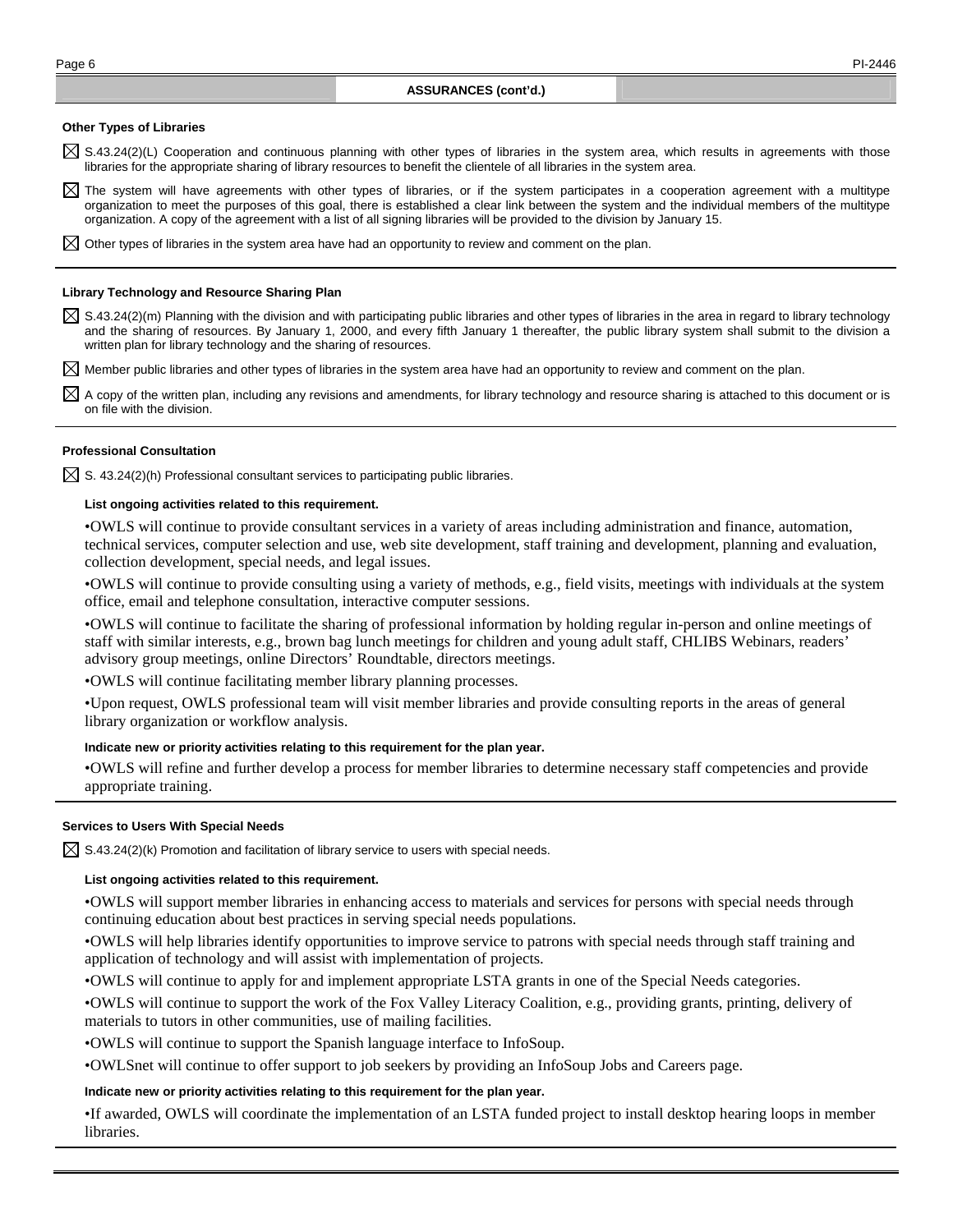#### **Other Service Programs**

 S.43.24(2)(i) Any other service programs designed to meet the needs of participating public libraries and the residents of the system area, as determined by the public library system board after consultation with participating public libraries.

 List each "other" service programs individually with ongoing activities and new or priority activities for the plan year under each program. For instance, if the system provides a bookmobile service program, list ongoing activities and new or priority activities for the bookmobile program. (Do not lump miscellaneous activities under a single "other" program.)

Library Services to Youth

List ongoing activities related to this requirement.

• OWLS will continue to contract with the Waupaca Area Public Library for their Youth Librarian to serve as the system's Youth Services Liaison.

• OWLS will provide an email discussion list specifically for youth librarians to share information.

• OWLS will facilitate the interaction of youth librarians at 3-5 brown bag lunch meetings a year.

• OWLS will facilitate a bimonthly discussion Webinar for youth librarians

• OWLS will provide supplementary materials in support of summer library programs, including purchasing a limited amount of the Collaborative SLP materials from Upstart.

• OWLS will provide financial support for the purchase of books to be used as SLP reading incentives.

• OWLS will continue to offer grants for summer library program performers.

• OWLS will continue to develop and post summer library program web sites.

• OWLS will continue to provide book review blogs for children and teens.

## Public Information and Promotion

List ongoing activities related to this requirement.

• OWLS will continue to provide design and printing services for member libraries and system programs, including bookmarks, resource lists, brochures, signs, forms, logo design, and buttons. Member libraries will continue to receive these services for a nominal cost.

• OWLS will seek to ensure that all the member libraries, especially those with new directors, are aware of the full range of services available to them in this program.

• OWLS will continue to support the statewide library awareness campaign being conducted by the Wisconsin Library Association Foundation.

• OWLS will provide materials to OWLSnet member libraries to promote the use of InfoSoup.

Indicate new or priority activities relating to this requirement for the plan year.

• OWLS will purchase a new color copier in order to improve the quality of materials it can produce for member libraries.

• OWLS will evaluate how it charges libraries for printing and graphic services and implement any recommended changes.

# **Administration**

 $\boxtimes$  The system will not expend more than 20 percent of the state aid projected to be received in the plan year for administration.

 $\boxtimes$  The 2011 system audit will be submitted to the division no later than September 30, 2012.

# **Budget**

 $\boxtimes$  A copy of your public library system budget by service program category and fund source for the plan year (see attached guidelines) is attached.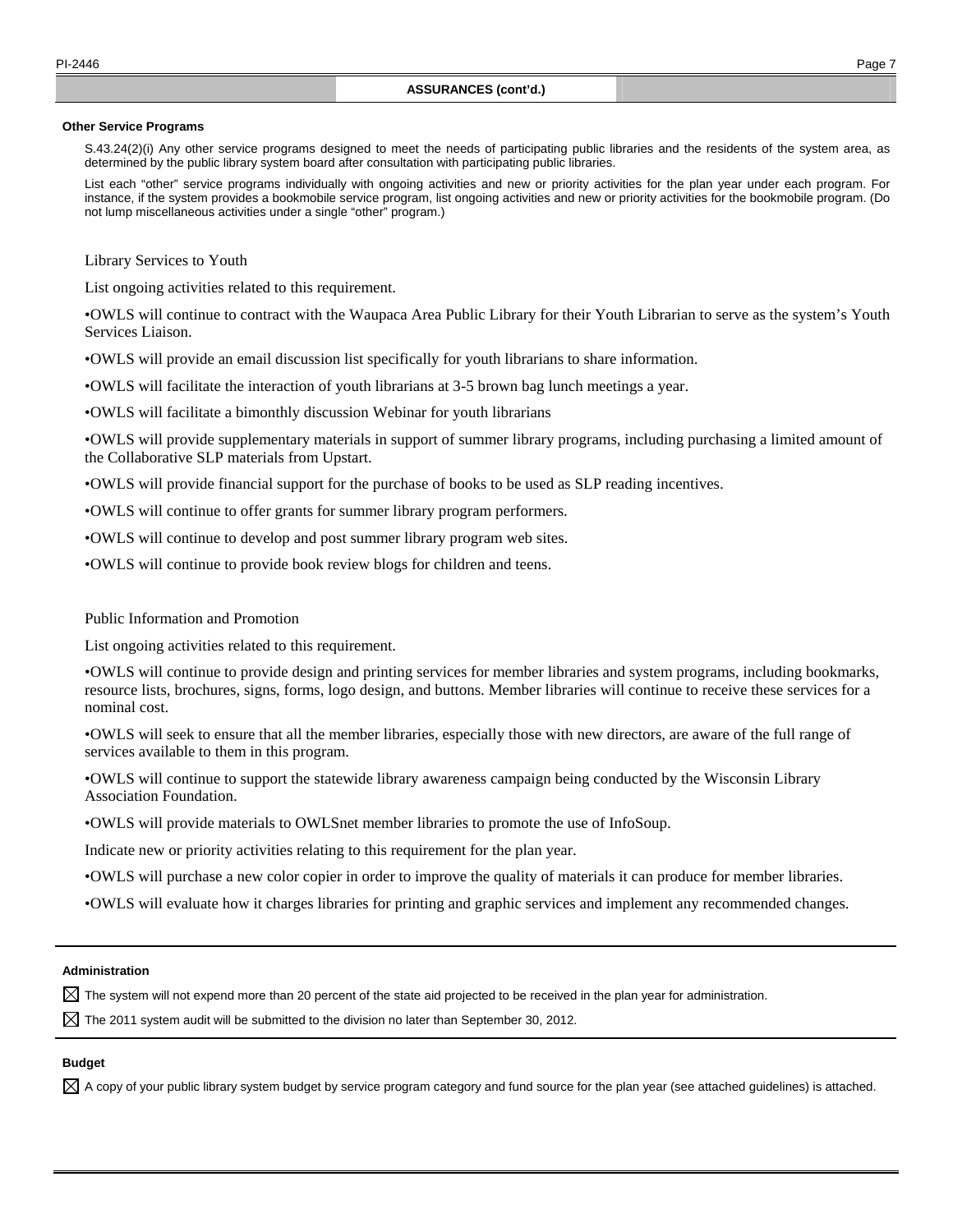### **CERTIFICATION**

### **WE, THE UNDERSIGNED, HEREBY CERTIFY** that to the best of our knowledge, the information provided in this document and any attachments is true and correct, and that the system will be in full compliance with all applicable provisions of Chapter 43 of the Wisconsin Statutes for the year **2012**. System Director Signature  $\blacktriangleright$ Date Signed System Board President Signature ➤ Date Signed **FOR DPI USE LIBRARY SYSTEM PLAN APPROVAL**  Pursuant to Wis. Statutes, the plan contained herein is: **Approved**  Provisionally Approved *See Comments.* DLTCL Assistant Superintendent Signature  $\blacktriangleright$ Date Signed

**Comments** 

Not Approved *See Comments.*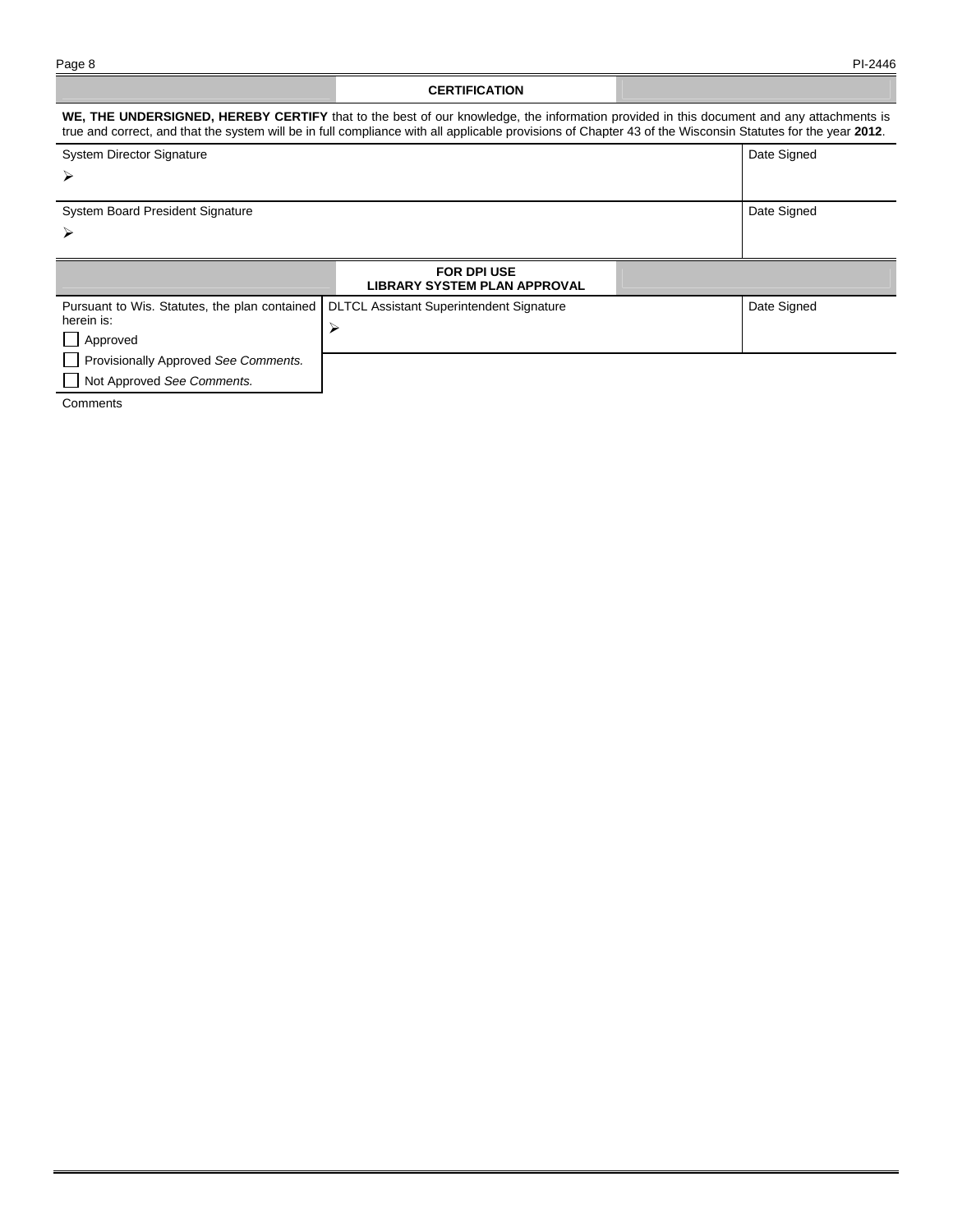PI-2446 Page 9

All Other Income **Total** 

| Technology, Reference and Interlibrary Loan* |  |  |
|----------------------------------------------|--|--|
|                                              |  |  |

**Program** 

| 1. OWLSnet            | \$85,004  | \$0 | \$0      | \$869,063 |             |
|-----------------------|-----------|-----|----------|-----------|-------------|
| 2. OWLS               | \$97,499  | \$0 | \$0      | \$2,000   |             |
| 3.                    |           |     |          |           |             |
| 4. Electronic Content | \$57,900  | \$0 | \$13,800 | \$30,495  |             |
| <b>Program Total</b>  | \$240,403 | \$0 | \$13,800 | \$901,558 | \$1,155,761 |

**PUBLIC LIBRARY SYSTEM 2012 ANNUAL PROGRAM BUDGET** 

> **System Aid Carryover and Interest Earned**

**Other State and Federal Library** 

**2012 Public Library System Aid** 

# **Continuing Education and Consulting Service\***

| 1. CE and Consulting | \$96,314 | \$0 | \$0 | \$4,000 |           |
|----------------------|----------|-----|-----|---------|-----------|
| 2.                   |          |     |     |         |           |
| <b>Program Total</b> | \$96,314 | \$0 | \$0 | \$4,000 | \$100,314 |

| <b>Delivery Services</b>                                                  | \$82,541  | \$0     | \$0 | \$37,235    | \$119,776   |
|---------------------------------------------------------------------------|-----------|---------|-----|-------------|-------------|
| <b>Library Services to Special Users</b>                                  | \$28,748  | \$0     | \$0 | \$0         | \$28,748    |
| <b>Library Collection Development</b>                                     |           |         |     |             | \$0         |
| <b>Direct Payment to Members for</b><br><b>Nonresident Access</b>         | \$0       | \$0     | \$0 | \$2,277,115 | \$2,277,115 |
| <b>Direct Nonresident Access</b><br><b>Payments Across System Borders</b> | \$0       | \$0     | \$0 | \$271,008   | \$271,008   |
| <b>Library Services to Youth</b>                                          | \$41,218  | \$0     | \$0 | \$0         | \$41,218    |
| <b>Public Information</b>                                                 | \$47,967  | \$0     | \$0 | \$26,500    | \$74,467    |
| Administration                                                            | \$70,323  | \$1,500 | \$0 | \$51,432    | \$123,255   |
| <b>Subtotal</b>                                                           | \$270,797 | \$1,500 | \$0 | \$2,663,290 | \$2,935,587 |

# **Other System Programs**

| 1.                   |           |         |          |             | \$0         |
|----------------------|-----------|---------|----------|-------------|-------------|
| 2.                   |           |         |          |             | \$0         |
| <b>Program Total</b> | \$0       | \$0     | \$0      | \$0         | \$0         |
| <b>Grand Totals</b>  | \$607,514 | \$1,500 | \$13,800 | \$3,568,848 | \$4,191,662 |

\* These programs may be divided into subprograms at the discretion of the system. If choosing not to use subprograms, enter amounts on line 1. Line 4 is reserved for the amounts budgeted for electronic resources (see Program Budget Guidelines).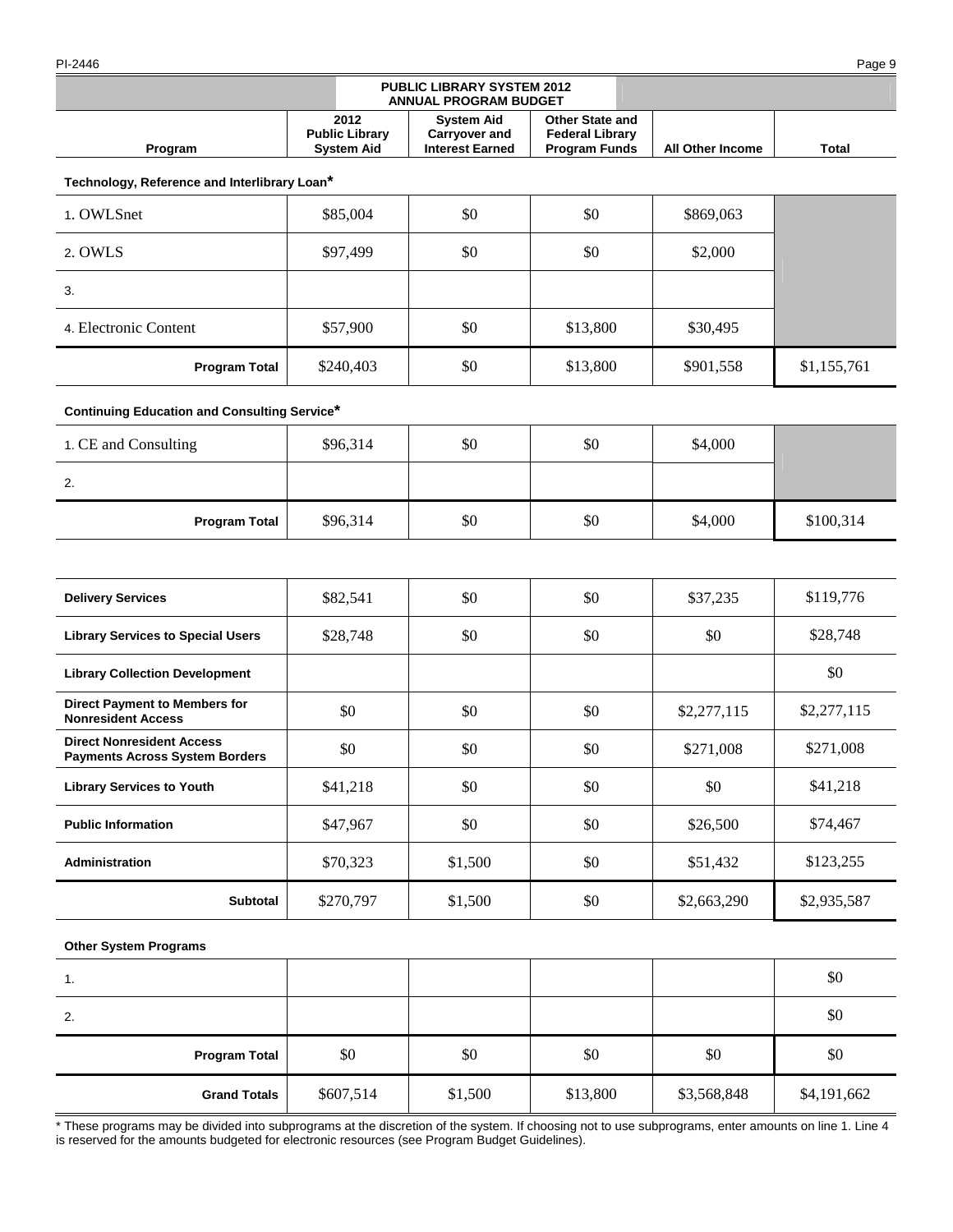# **Outagamie Waupaca Library System 2012 Budget**

Adopted 9/15/2011

|                                                         | 2011 Budget            | 2012 Budget    | Change        | % Change         |
|---------------------------------------------------------|------------------------|----------------|---------------|------------------|
| <b>Income</b>                                           | 05/19/11               | 09/09/11       |               |                  |
| State Aid                                               | \$675,015.00           | \$607,514.00   | (\$67,501.00) | $-10.0%$         |
| <b>Outagamie County</b>                                 | \$1,460,278.00         | \$1,460,278.00 | \$0.00        | 0.0%             |
| <b>Waupaca County</b>                                   | \$836,837.00           | \$836,837.00   | \$0.00        | 0.0%             |
| Intersystem Income                                      | \$267,404.00           | \$311,743.00   | \$44,339.00   | 16.6%            |
| Automation Income                                       | \$811,608.00           | \$807,575.00   | (\$4,033.00)  | $-0.5%$          |
| <b>Federal LSTA Grants</b>                              | \$41,300.00            | \$13,800.00    | (\$27,500.00) | $-66.6%$         |
| Interest Income                                         | \$4,000.00             | \$4,000.00     | \$0.00        | 0.0%             |
| Printing Income                                         | \$7,500.00             | \$7,500.00     | \$0.00        | 0.0%             |
| Miscellaneous Income                                    | \$2,000.00             | \$39,995.00    | \$37,995.00   | 1899.8%          |
| <b>Total Revenue</b>                                    | \$4,105,942.00         | \$4,089,242.00 | (\$16,700.00) | $-0.4%$          |
| <b>Transfer from Fund Balance</b>                       | \$47,000.00            | \$102,487.00   | \$55,487.00   | 118.1%           |
| <b>Total Revenue &amp; Transfers</b>                    | \$4,152,942.00         | \$4,191,729.00 | \$38,787.00   | 0.9%             |
| <b>Expenditures</b>                                     |                        |                |               |                  |
| <b>ADMINISTRATION</b>                                   |                        |                |               |                  |
| 300-03 Salaries                                         | \$57,164.00            | \$58,775.00    | \$1,611.00    | 2.8%             |
| 301-03 Payroll Taxes                                    | \$4,373.00             | \$4,496.00     | \$123.00      | 2.8%             |
| 302-03 Fringe Benefits                                  | \$34,944.00            | \$32,534.00    | (\$2,410.00)  | $-6.9%$          |
| 305-03 Facilities                                       | \$3,500.00             | \$3,500.00     | \$0.00        | 0.0%             |
| 311-08 Telephone                                        | \$3,000.00             | \$3,000.00     | \$0.00        | 0.0%             |
| 312-03 Supplies                                         | \$1,000.00             | \$1,000.00     | \$0.00        | 0.0%             |
| 320-03 Equipment                                        | \$500.00               | \$1,200.00     | \$700.00      | 140.0%           |
| 321-03 Equipment Service                                | \$300.00               | \$300.00       | \$0.00        | 0.0%             |
| 325-03 Meeting and Travel                               | \$2,800.00             | \$2,600.00     | (\$200.00)    | $-7.1%$          |
| 330-03 Professional Services                            | \$11,000.00            | \$11,000.00    | \$0.00        | 0.0%             |
| 332-03 Insurance                                        | \$3,600.00             | \$3,600.00     | \$0.00        | 0.0%             |
| 363-03 Prof. Memberships                                | \$850.00               | \$500.00       | (\$350.00)    | $-41.2%$         |
| 375-03 Miscellaneous                                    | \$1,000.00             | \$750.00       | (\$250.00)    | $-25.0%$         |
|                                                         | \$124,031.00           | \$123,255.00   | (\$776.00)    | $-0.6%$          |
| TECHNOLOGY-REFERENCE-INTERLOAN<br><b>OWLS</b>           |                        |                |               |                  |
| 300-11 Salaries                                         | \$52,344.00            | \$54,591.00    | \$2,247.00    | 4.3%             |
| 301-11 Payroll Taxes                                    | \$4,004.00             | \$4,176.00     | \$172.00      | 4.3%             |
| 302-11 Fringe Benefits                                  | \$23,550.00            | \$21,346.00    | (\$2,204.00)  | $-9.4%$          |
| 305-11 Facilities                                       | \$3,500.00             | \$3,500.00     | \$0.00        | 0.0%             |
| 312-11 Supplies                                         | \$500.00               | \$500.00       | \$0.00        | 0.0%             |
| 320-11 Equipment                                        | \$2,500.00             | \$2,500.00     | \$0.00        | 0.0%             |
| 325-11 Meeting and Travel                               | \$2,800.00             | \$2,000.00     | (\$800.00)    | $-28.6%$         |
| 326-11 Training/Consulting                              | \$1,000.00             | \$500.00       | (\$500.00)    | $-50.0%$         |
| 330-11 Software                                         |                        | \$500.00       | (\$500.00)    |                  |
| 374-11 FVLC Participation                               | \$1,000.00<br>\$750.00 | \$750.00       | \$0.00        | $-50.0%$<br>0.0% |
|                                                         |                        |                |               |                  |
| 375-11 Statewide Projects<br>378-11 Lender Compensation | \$7,000.00             | \$34,631.00    | \$27,631.00   | 394.7%           |
|                                                         | \$5,000.00             | \$5,000.00     | \$0.00        | 0.0%             |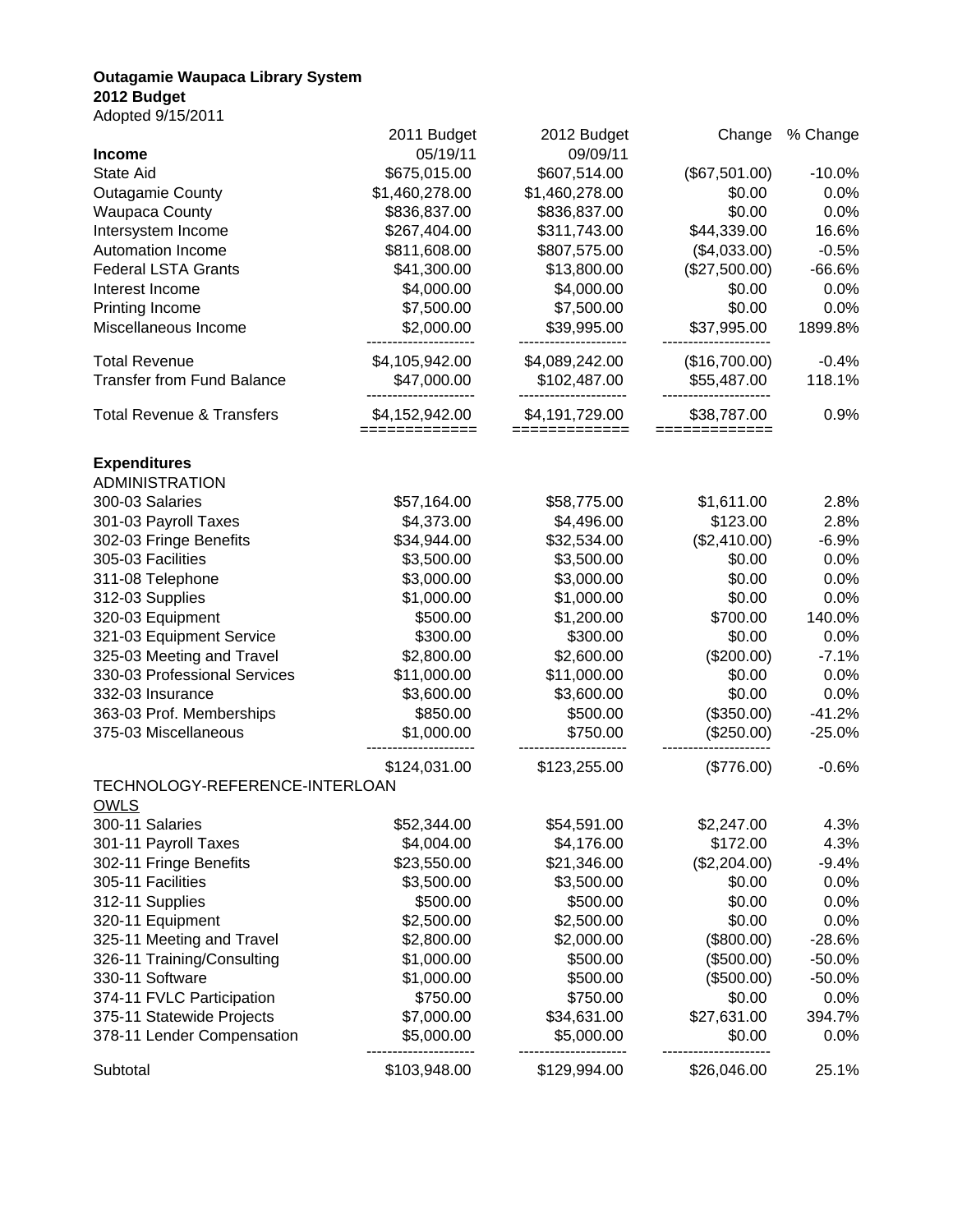|                                   | 2011 Budget    | 2012 Budget    |               |          |
|-----------------------------------|----------------|----------------|---------------|----------|
| TECHNOLOGY-REFERENCE-ILL          | 05/19/11       | 09/09/11       | Change        | % Change |
| <b>OWLSnet</b>                    |                |                |               |          |
| 300-05 Salaries                   | \$335,889.00   | \$359,609.00   | \$23,720.00   | 7.1%     |
| 301-05 Payroll Taxes              | \$25,696.00    | \$27,510.00    | \$1,814.00    | 7.1%     |
| 302-05 Fringe Benefits            | \$134,807.00   | \$120,260.00   | (\$14,547.00) | $-10.8%$ |
| 305-05 Facilities                 | \$7,000.00     | \$7,000.00     | \$0.00        | 0.0%     |
| 311-05 Telephone                  | \$3,000.00     | \$3,000.00     | \$0.00        | 0.0%     |
| 312-05 Supplies                   | \$5,000.00     | \$5,000.00     | \$0.00        | 0.0%     |
| 313-05 Telecommunications         | \$63,600.00    | \$71,000.00    | \$7,400.00    | 11.6%    |
| 314-05 Borrowers' Card Supplies   | \$6,500.00     | \$6,500.00     | \$0.00        | 0.0%     |
| 315-05 Printing & Promotion       | \$4,200.00     | \$4,200.00     | \$0.00        | 0.0%     |
| 320-05 Microcomputer Equipment    | \$2,500.00     | \$1,500.00     | (\$1,000.00)  | $-40.0%$ |
| 321-05 Microcomputer Repair       | \$1,000.00     | \$1,000.00     | \$0.00        | 0.0%     |
| 325-05 Meeting and Travel         | \$8,000.00     | \$7,000.00     | (\$1,000.00)  | $-12.5%$ |
| 326-05 Training/Consulting        | \$3,000.00     | \$3,000.00     | \$0.00        | 0.0%     |
| 330-05 Software                   | \$6,000.00     | \$11,000.00    | \$5,000.00    | 83.3%    |
| 340-05 Resource Library           | \$21,000.00    | \$21,000.00    | \$0.00        | 0.0%     |
| 342-05 Online Databases           | \$48,660.00    | \$34,700.00    | (\$13,960.00) | $-28.7%$ |
| 343-05 Internet Access            | \$31,990.00    | \$22,900.00    | (\$9,090.00)  | $-28.4%$ |
| 345-05 OCLC Charges               | \$99,188.00    | \$90,000.00    | (\$9,188.00)  | $-9.3%$  |
| 348-05 Digitization               | \$4,600.00     | \$4,600.00     | \$0.00        | 0.0%     |
| 349-05 Enhanced Content           | \$15,200.00    | \$37,000.00    | \$21,800.00   | 143.4%   |
| 350-05 System Development         | \$20,000.00    | \$5,000.00     | (\$15,000.00) | $-75.0%$ |
| 352-05 System Hardware            | \$2,500.00     | \$2,500.00     | \$0.00        | 0.0%     |
| 353-05 Network Hardware           | \$45,000.00    | \$10,000.00    | (\$35,000.00) | $-77.8%$ |
| 354-05 System Maintenance         | \$113,000.00   | \$113,000.00   | \$0.00        | 0.0%     |
| Subtotal                          | \$1,007,330.00 | \$968,279.00   | (\$39,051.00) | $-3.9%$  |
| Total                             | \$1,111,278.00 | \$1,098,273.00 | (\$13,005.00) | $-1.2%$  |
| CONTINUING EDUCATION - CONSULTING |                |                |               |          |
| 300-10 Salaries                   | \$52,195.00    | \$51,209.00    | (\$986.00)    | $-1.9%$  |
| 301-10 Payroll Taxes              | \$3,993.00     | \$3,917.00     | (\$76.00)     | $-1.9%$  |
| 302-10 Fringe Benefits            | \$21,535.00    | \$18,488.00    | (\$3,047.00)  | $-14.1%$ |
| 305-10 Facilities                 | \$7,000.00     | \$7,000.00     | \$0.00        | 0.0%     |
| 324-10 CE Program Expenses        | \$6,700.00     | \$6,700.00     | \$0.00        | 0.0%     |
| 325-10 Travel                     | \$4,500.00     | \$3,000.00     | (\$1,500.00)  | $-33.3%$ |
| 326-10 CE Scholarships            | \$6,000.00     | \$5,000.00     | (\$1,000.00)  | $-16.7%$ |
| 327-10 Staff Development          | \$4,500.00     | \$4,000.00     | (\$500.00)    | $-11.1%$ |
| 354-10 Professional Serials       | \$750.00       | \$750.00       | \$0.00        | 0.0%     |
| 360-10 Professional Books         | \$250.00       | \$250.00       | \$0.00        | 0.0%     |
|                                   | \$107,423.00   | \$100,314.00   | (\$7,109.00)  | $-6.6%$  |
| <b>DELIVERY</b>                   |                |                |               |          |
| 300-08 Salaries                   | \$38,890.00    | \$16,391.00    | (\$22,499.00) | $-57.9%$ |
| 301-08 Payroll Taxes              | \$2,975.00     | \$1,254.00     | (\$1,721.00)  | $-57.8%$ |
| 302-08 Fringe Benefits            | \$12,848.00    | \$4,031.00     | (\$8,817.00)  | $-68.6%$ |
| 305-08 Facilities                 | \$7,000.00     | \$7,000.00     | \$0.00        | 0.0%     |
| 310-08 Postage                    | \$1,200.00     | \$1,200.00     | \$0.00        | 0.0%     |
| 312-08 Supplies                   | \$2,000.00     | \$2,000.00     | \$0.00        | 0.0%     |
| 363-08 Contractual Services       | \$90,000.00    | \$87,000.00    | (\$3,000.00)  | $-3.3%$  |
| 365-08 Equipment Lease            | \$900.00       | \$900.00       | \$0.00        | 0.0%     |
|                                   | \$155,813.00   | \$119,776.00   | (\$36,037.00) | $-23.1%$ |
|                                   |                |                |               |          |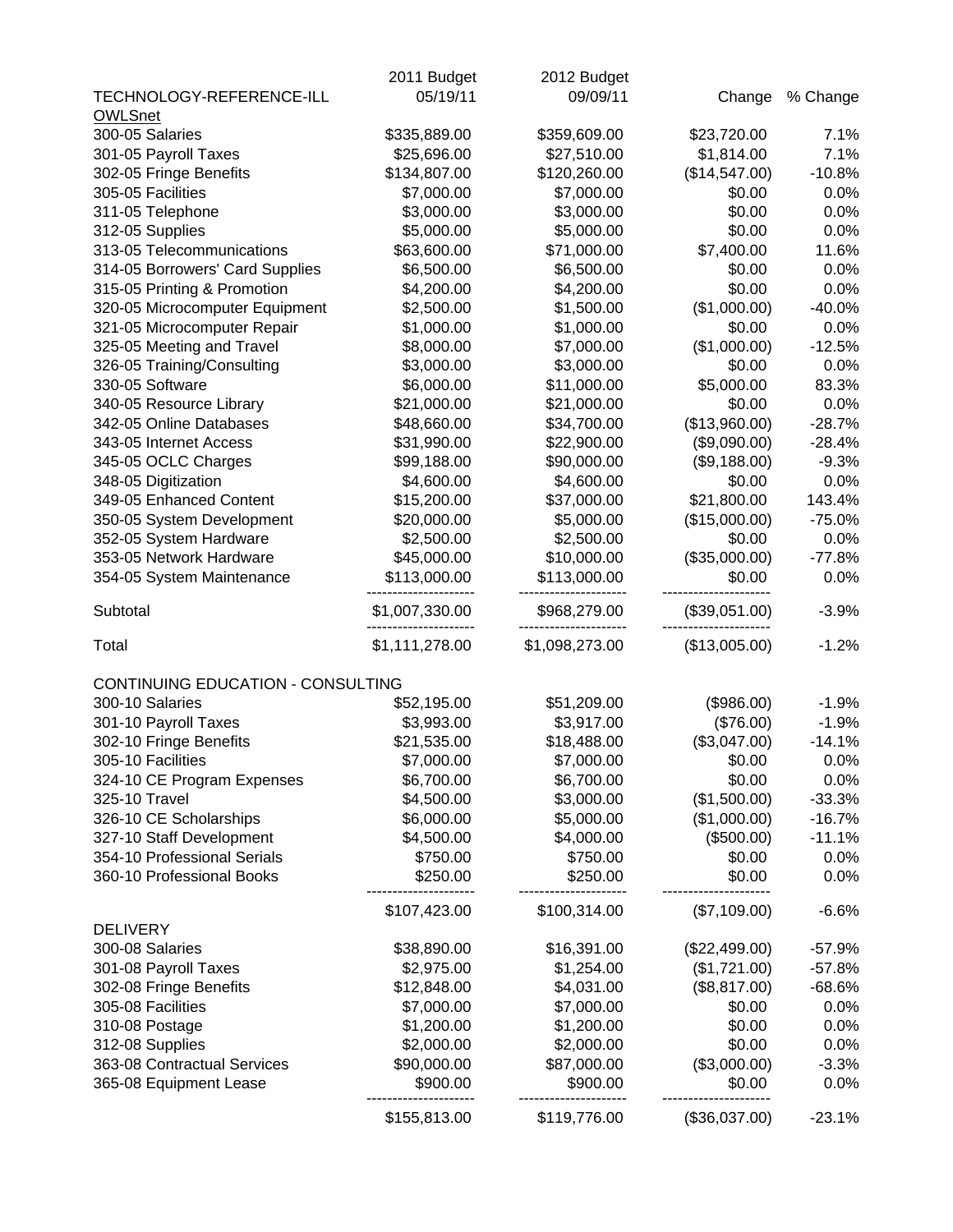|                                | 2011 Budget    | 2012 Budget    | Change        | % Change |
|--------------------------------|----------------|----------------|---------------|----------|
| SPECIAL USER SERVICES          | 05/19/11       | 09/09/11       |               |          |
| 300-13 Salaries                | \$14,036.00    | \$14,690.00    | \$654.00      | 4.7%     |
| 301-13 Payroll Taxes           | \$1,074.00     | \$1,124.00     | \$50.00       | 4.7%     |
| 302-13 Fringe Benefits         | \$8,042.00     | \$7,434.00     | (\$608.00)    | $-7.6%$  |
| 338-13 Literacy Support        | \$5,000.00     | \$4,500.00     | (\$500.00)    | $-10.0%$ |
| 339-13 Materials and Projects  | \$13,000.00    | \$1,000.00     | (\$12,000.00) | $-92.3%$ |
|                                | \$41,152.00    | \$28,748.00    | (\$12,404.00) | $-30.1%$ |
| PUBLIC INFORMATION - PROMOTION |                |                |               |          |
| 300-15 Salaries                | \$20,499.00    | \$19,484.00    | (\$1,015.00)  | $-5.0%$  |
| 301-15 Payroll Taxes           | \$1,568.00     | \$1,491.00     | (\$77.00)     | $-4.9%$  |
| 302-15 Fringe Benefits         | \$7,211.00     | \$5,892.00     | (\$1,319.00)  | $-18.3%$ |
| 305-15 Facilities              | \$7,000.00     | \$7,000.00     | \$0.00        | 0.0%     |
| 312-15 Supplies                | \$10,000.00    | \$9,000.00     | (\$1,000.00)  | $-10.0%$ |
| 320-15 Equipment               | \$6,000.00     | \$8,000.00     | \$2,000.00    | 33.3%    |
| 321-15 Equipment Maintenance   | \$2,100.00     | \$2,100.00     | \$0.00        | 0.0%     |
| 330-15 Software                | \$500.00       | \$500.00       | \$0.00        | 0.0%     |
| 354-15 Special Promotions      | \$1,500.00     | \$1,500.00     | \$0.00        | 0.0%     |
| 364-15 Commercial Work         | \$6,000.00     | \$4,500.00     | (\$1,500.00)  | $-25.0%$ |
|                                | \$62,378.00    | \$59,467.00    | (\$2,911.00)  | $-4.7%$  |
| YOUTH SERVICES                 |                |                |               |          |
| 300-06 Salaries                | \$18,392.00    | \$19,403.00    | \$1,011.00    | 5.5%     |
| 301-06 Payroll Taxes           | \$1,407.00     | \$1,484.00     | \$77.00       | 5.5%     |
| 302-06 Fringe Benefits         | \$7,355.00     | \$6,631.00     | (\$724.00)    | $-9.8%$  |
| 312-06 Supplies & Materials    | \$2,200.00     | \$2,200.00     | \$0.00        | 0.0%     |
| 327-06 SLP Program Grants      | \$9,000.00     | \$8,500.00     | (\$500.00)    | $-5.6%$  |
| 326-06 Liaison                 | \$3,000.00     | \$3,000.00     | \$0.00        | 0.0%     |
| 340-07 Big Books Collection    | \$0.00         | \$0.00         | \$0.00        |          |
|                                | \$41,354.00    | \$41,218.00    | (\$136.00)    | $-0.3%$  |
| <b>ACCESS PAYMENTS</b>         |                |                |               |          |
| <b>County Service</b>          |                |                |               |          |
| 400-22 Appleton                | \$860,252.00   | \$860,252.00   | \$0.00        | 0.0%     |
| 405-22 Black Creek             | \$60,295.00    | \$60,295.00    | \$0.00        | 0.0%     |
| 410-22 Clintonville            | \$120,919.00   | \$120,919.00   | \$0.00        | 0.0%     |
| 415-22 Fremont                 | \$23,320.00    | \$23,320.00    | \$0.00        | 0.0%     |
| 420-22 Hortonville             | \$65,035.00    | \$65,035.00    | \$0.00        | 0.0%     |
| 425-22 lola                    | \$81,671.00    | \$81,671.00    | \$0.00        | 0.0%     |
| 430-22 Kaukauna                | \$108,463.00   | \$108,463.00   | \$0.00        | 0.0%     |
| 435-22 Kimberly-Little Chute   | \$154,089.00   | \$154,089.00   | \$0.00        | 0.0%     |
| 440-22 Manawa                  | \$81,815.00    | \$81,815.00    | \$0.00        | 0.0%     |
| 445-22 Marion                  | \$25,779.00    | \$25,779.00    | \$0.00        | 0.0%     |
| 450-22 New London              | \$179,410.00   | \$179,410.00   | \$0.00        | 0.0%     |
| 455-22 Scandinavia             | \$14,613.00    | \$14,613.00    | \$0.00        | 0.0%     |
| 460-22 Seymour                 | \$69,931.00    | \$69,931.00    | \$0.00        | 0.0%     |
| 465-22 Shiocton                | \$28,396.00    | \$28,396.00    | \$0.00        | 0.0%     |
| 470-22 Waupaca                 | \$331,951.00   | \$331,951.00   | \$0.00        | 0.0%     |
| 475-22 Weyauwega               | \$40,168.00    | \$40,168.00    | \$0.00        | 0.0%     |
| 480-22 Oneida                  | \$31,008.00    | \$31,008.00    | \$0.00        | 0.0%     |
| Subtotal                       | \$2,277,115.00 | \$2,277,115.00 | \$0.00        | 0.0%     |